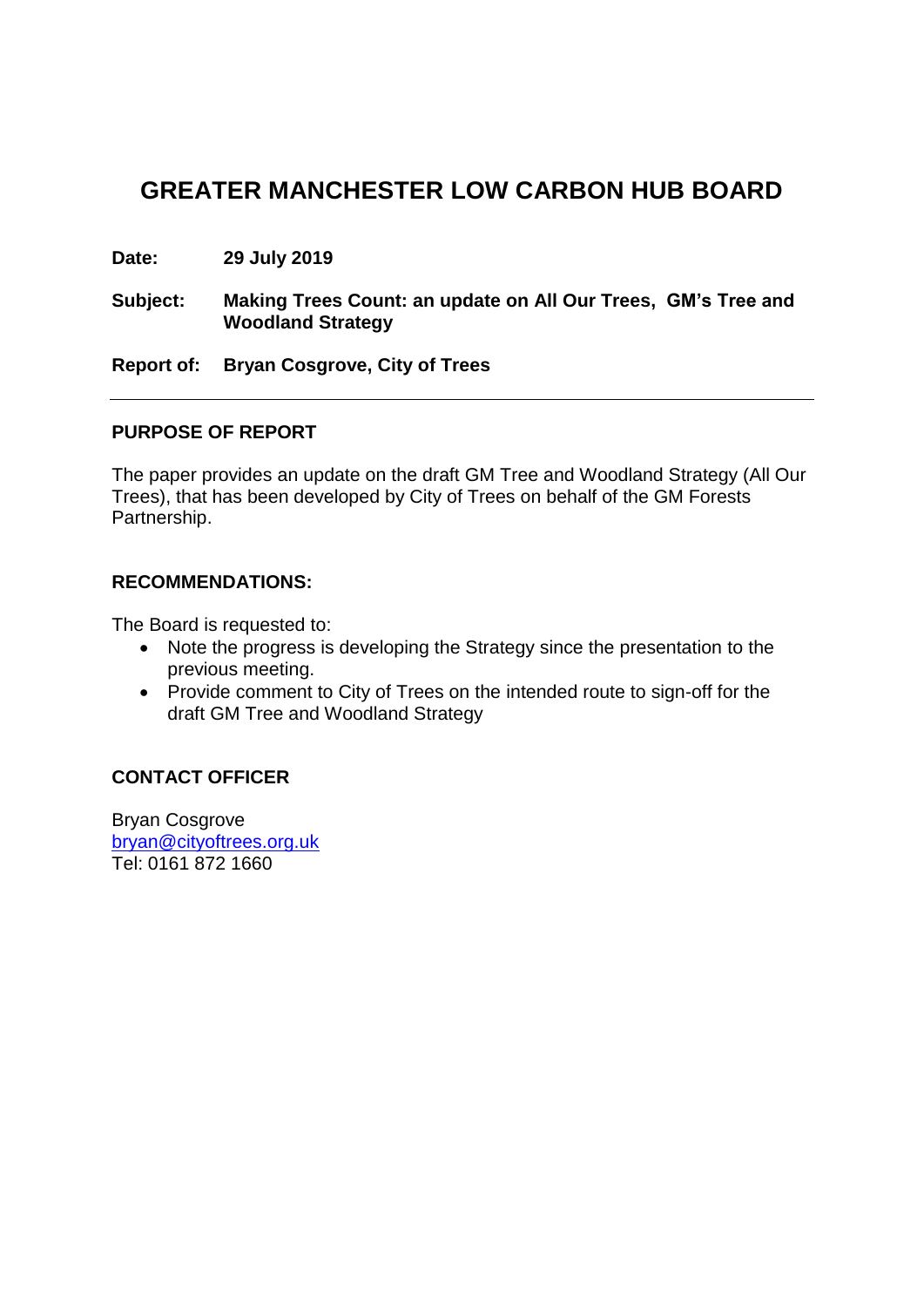# **1. BACKGROUND**

City of Trees has been developing a Tree and Woodland strategy for Greater Manchester on behalf of the GM Forests Partnership of local authorities, Woodland Trust, and Forestry Commission.

Greater Manchester's trees are essential for its future health, prosperity and resilience. A GM wide strategy, that sits alongside the suite of GM Strategies for managing our economy and infrastructure, is needed set out how we maximise the public benefits that they provide, helping to ensure existing trees are protected from disease and development, and that effort to expand our urban forest is targeted to where benefits from trees are most needed, and most likely to be realised.

The starting point for the strategy was to quantify GM's tree resource and the benefits that this provided, City of Trees adopted the i-Tree Eco method of tree ecosystem service valuation, using data from sample plots to generate a model of the composition, structure and condition of the entire forest canopy. This model quantifies the scale and cash value of Carbon Storage, Pollution Removal, Carbon Sequestration, and Avoided Runoff benefits. Importantly, the model also allows these benefits to be forecasted into the future.

It is intended that the Tree and Woodland Strategy be adopted by the GMCA as a component of its strategic framework, and furthermore, that the strategy be adopted by as supplementary planning guidance.

# **2. STRUCTURE OF THE STRATEGY**

The strategy is presented in four distinct sections:

- **The vision and strategy** Sets out Greater Manchester's priorities for trees underpinned by common principles and the actions required to achieve the aims of the plan at each scale.
- **The Evidence Base** Provides detailed analysis of the distribution, structure, function and value of Greater Manchester's trees, highlighting the importance of retaining the trees we already have.
- **Where do We Need more Trees** A series of maps (to be made available digitally) that identify right down to the level of an individual garden, pavement, or car park where more trees are most needed. Need is assessed according to each in-scope ecosystem benefit, so that future planting schemes are targeted where they will provide the greatest benefit.
- **Guidance and Standards –** Extensive guidance / best practise/ policy for managing existing trees and woodlands including how best to deal with the threats from tree diseases. Also, guidance on what and how to plant and care for trees, both in hard landscapes and natural environments, to ensure they are fit for our future climate, and can reach their maximum potential.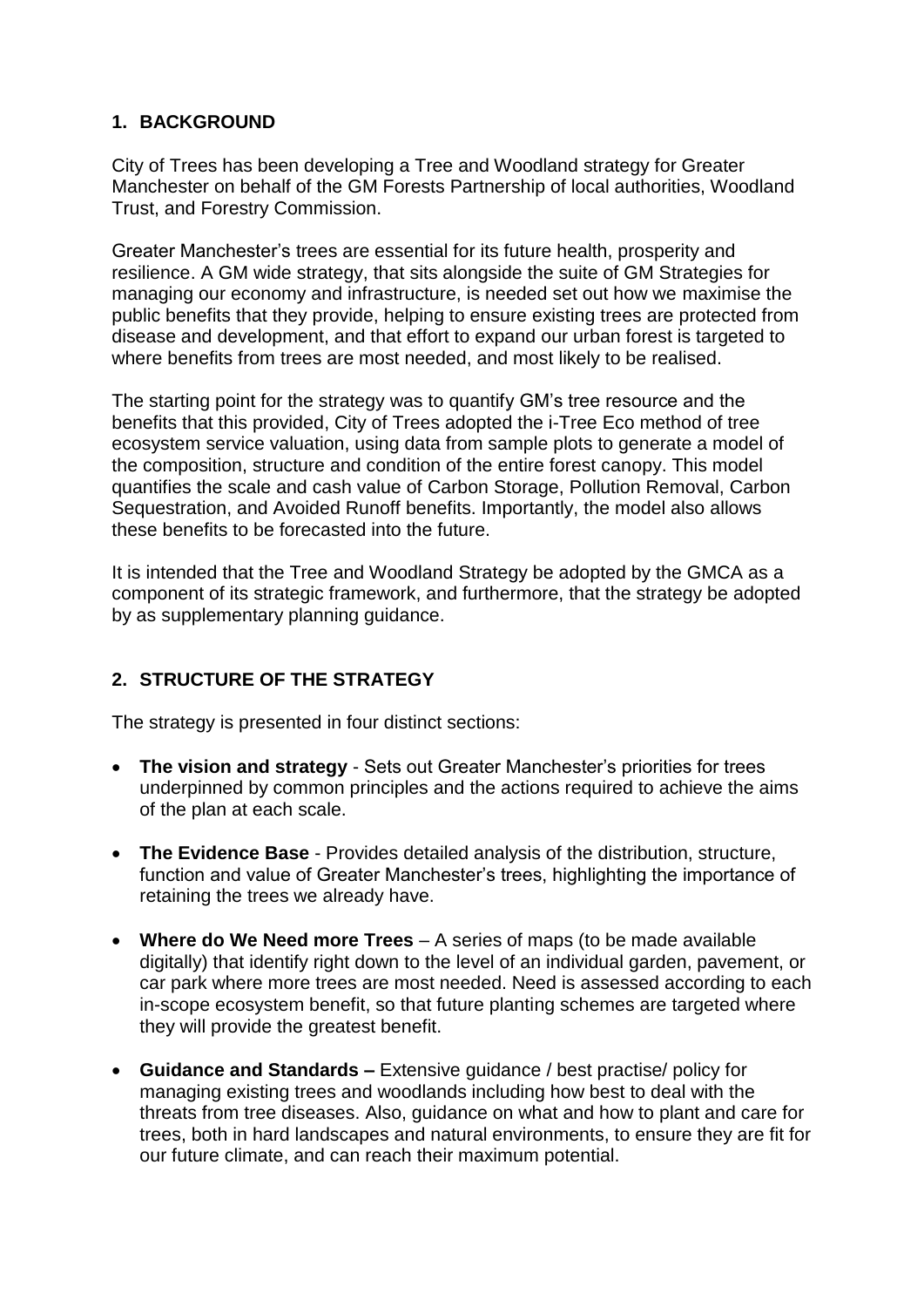# **3. KEY MESSAGES FROM THE STRATEGY**

Older, larger trees deliver exponentially more benefits than smaller, immature trees so we need to ensure we have a coherent plan for ensuring tree cover and tree benefits are expanded not lost.

When considering new development, GM's planners need to adopt a natural capital approach when considering impact of tree loss, and move away from a simple numeric replacement to ensure GM doesn't suffer a net loss of service provision.

GM will lose some of its tree cover over the lifetime of this strategy, whether as a result of development, disease, or simply old age. In order to continue to benefit from our trees, we urgently need to plan for their replacement, plant many more than we will lose, and plant them where their benefit is most needed.

The vast majority of plantable land in GM, and land with existing tree cover, is outwith Local Authority control, private landowners are key to managing our tree cover, and releasing land for planting.

# **4. PROGRESS**

Having completed data gathering and preparation of the evidence base at the start of 2019, the draft strategy has now been through a first round of consultation with officers of the GM Forests Partnership, and other key stakeholders. Comments are now being sought from as wide a range of stakeholders as possible before an advanced draft is presented back to the partnership in September. It is planned that a final draft would be available for consideration for approval by the GMCA by October 2019.

Following approval, City of Trees proposes to work with the GMCA and the 10 districts to embed the principles and targets of the Strategy in Local Plans and other key strategies and policies.

A series of consultations has been taking place with those colleagues involved in planning and preparation of the GM Spatial Framework (GMSF), to progress the adoption of Strategy as a Supplementary Planning Document. It is understood that this process will likely take somewhat longer to allow for statutory public consultation and finalisation of the GMSF.

# **5. NEXT STEPS**

- Redrafting, following first round consultation
- Consultation (2nd Round) [GM](http://5.gm/) Forests Partnership September 2019
- Present to Planning & Housing Commission September 2019
- Present to GMCA for approval October